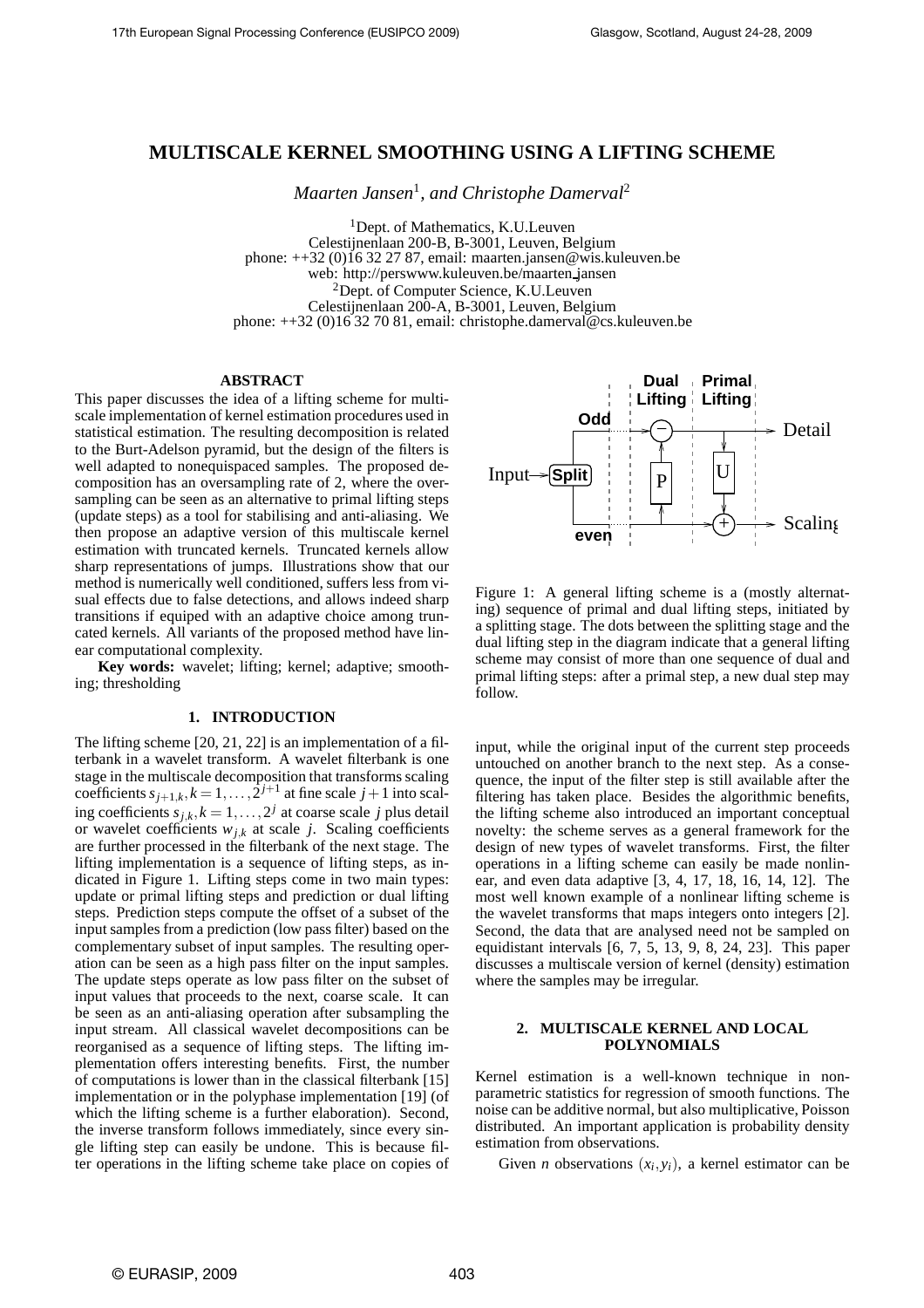defined in every point *x* as

$$
\hat{f}(x) = \frac{\sum_{i=1}^{n} K\left(\frac{x - x_i}{h}\right) y_i}{\sum_{i=1}^{n} K\left(\frac{x - x_i}{h}\right)}
$$
(1)

In this expression  $K(u)$  is a kernel function, typically a function with bounded support and  $\int_{-\infty}^{\infty} K(u) du = 1$ . The factor *h* is the bandwidth. Optimal choice of the bandwidth (i.e., the bandwidth that leads to the output with smallest error compared the true signal, i.e., the output with maximum signalto-noise ratio), or estimation of the optimal value, is an important topic in Kernel smoothing. Obviously, the bandwidth can be seen as a scale parameter. In a multiscale version, the bandwidth will have several values *h<sup>j</sup>* , where *j* is the index refering to scale (resolution level).

Our proposed multiscale decomposition uses expression (1) as a prediction operator in a lifting scheme, i.e.,

$$
P(x; \mathbf{x}_{j+1,e}, \mathbf{s}_{j+1,e}) = \frac{\sum_{k=1}^{2^j} K\left(\frac{x - x_{j+1,2k}}{h_{j+1}}\right) s_{j+1,2k}}{\sum_{k=1}^{2^j} K\left(\frac{x - x_{j+1,2k}}{h_{j+1}}\right)}
$$
(2)

This is the prediction operator, based on the even indexed locations and scaling coefficients  $x_{i+1,e}$  and  $s_{i+1,e}$ , at scale  $j + 1$ , evaluated in a point *x*. Note that, for sake of invertibility, the kernel smoothing takes place on the even indexed samples only. A naive approach would be to plug in  $(2)$  as prediction step into the scheme of Figure 1 and find some appropriate update step. That is, the wavelet coefficients at scale *j* equal  $w_{j,k} = s_{j,k} - P(x_{j+1,2k+1};\mathbf{x}_{j+1,e},\mathbf{s}_{j+1,e})$ . This is problematic for the following reason. The prediction value in an odd indexed point  $x_{j,2k+1}$  at scale *j* depends on all even indexed samples within bandwidth  $h_{j+1}$  distance. The prediction operator already includes a smoothing. This is in contrast to, for instance, polynomial or average polynomial predictions [22]. As a consequence, if  $x_{i,2k+1}$  is close to one of its even neighbours, say  $x_{j,2k}$ , the prediction value is not close to the observation in that even value. In other words

$$
\lim_{u\to x_{j,2k}} P(u;\mathbf{x}_{j+1,e},\mathbf{s}_{j+1,e}) \neq s_{j,2k}
$$

Polynomial prediction (i.e., the Deslauriers-Dubuc [10] refinement scheme) has this continuity property. In absence of this continuity, the limiting function of a subdivision scheme (i.e., the inverse transform on an infintely fine grid with all detail coefficients equal to zero) cannot possibly be smooth, and hence the scheme is of no practical use for applications as smoothing or compression.

In order to make the output of the refinement (subdivision) step continuous, the even indexed observations should be filtered as well. The classical update lifting step would not be of any help here as it would not have any effect on the subdivision process. Instead we apply the same smoothing on the even indexed coefficients as well. Because this filtering step would not be invertible as such, we need to store the difference between input and output. The result is the scheme in Figure 2. Filter  $P_e$  is the kernel smoothing evaluated at the even indexed locations, while  $P<sub>o</sub>$  is the same kernel smoothing in the odd locations. The presented scheme computes offsets (details) for both even and odd coefficients, such that the number of detail coefficients equals the length of the input and (up to boundary effects) the overall transform



Figure 2: A lifting scheme with predictions on both even and odd indexed samples. Although the operations *Pe* and *Po* can be designed separately, practical implementations use the same operations, evaluated in the even and odd indexed locations respectively, for reasons of continuity.



Figure 3: Inverse lifting scheme for Figure 2

doubles the number of data. The kernel smoothing prediction contains a parameter  $h_j$ , which is the kernel bandwidth, mentioned before. The optimal bandwidth is generally lower than what one would expect in a traditional kernel smoothing routine. The heuristical choice adopted in Section 4 has been found to approach the optimal choice quite well in the given simulation settings.

The inverse transform first reconstructs the even indexed observations and then uses them as input for the kernel smoothing procedure. As indicated in Figure 3, there is no need to apply the kernel smoothing onto the even indexed locations, as we already have the smoothed and original values at that moment. The scheme as a whole satisfies the perfect reconstruction property.

Besides smoothness of subdivision, the oversampling can also replace the use of an update step.

Our scheme is related to the well known class of Burt-Adelson pyramids [1]. The blurring in our scheme takes place on the even indexed observations and is used as prediction on the odd indexed observations. The scheme is perfectly adapted to data on irregular point sets: the filters and even the filter lengths (number of nonzeros) depend on the location of the neighbouring points. This is in contrast to the Deslauriers-Dubuc scheme where the number of nonzeros is fixed. A fixed number of taps may lead to instabilities if neighbouring points are at highly nonequidistant intervals, thereby mixing up different scales within a single resolution level [24, 23].

The kernel smoothing procedure can be seen as a running weighted average of neighbouring observations. If all observations  $y_i$  have the same, constant value  $c$ , then so have all predictions, and hence all detail coefficients at all levels will be zero. In other words, the scheme has one dual vanishing moment. In order to enhance the number of dual vanishing moments (thereby creating more sparsity and better compressibility), one could replace the kernel smoothing by a more advanced local polynomial smoothing.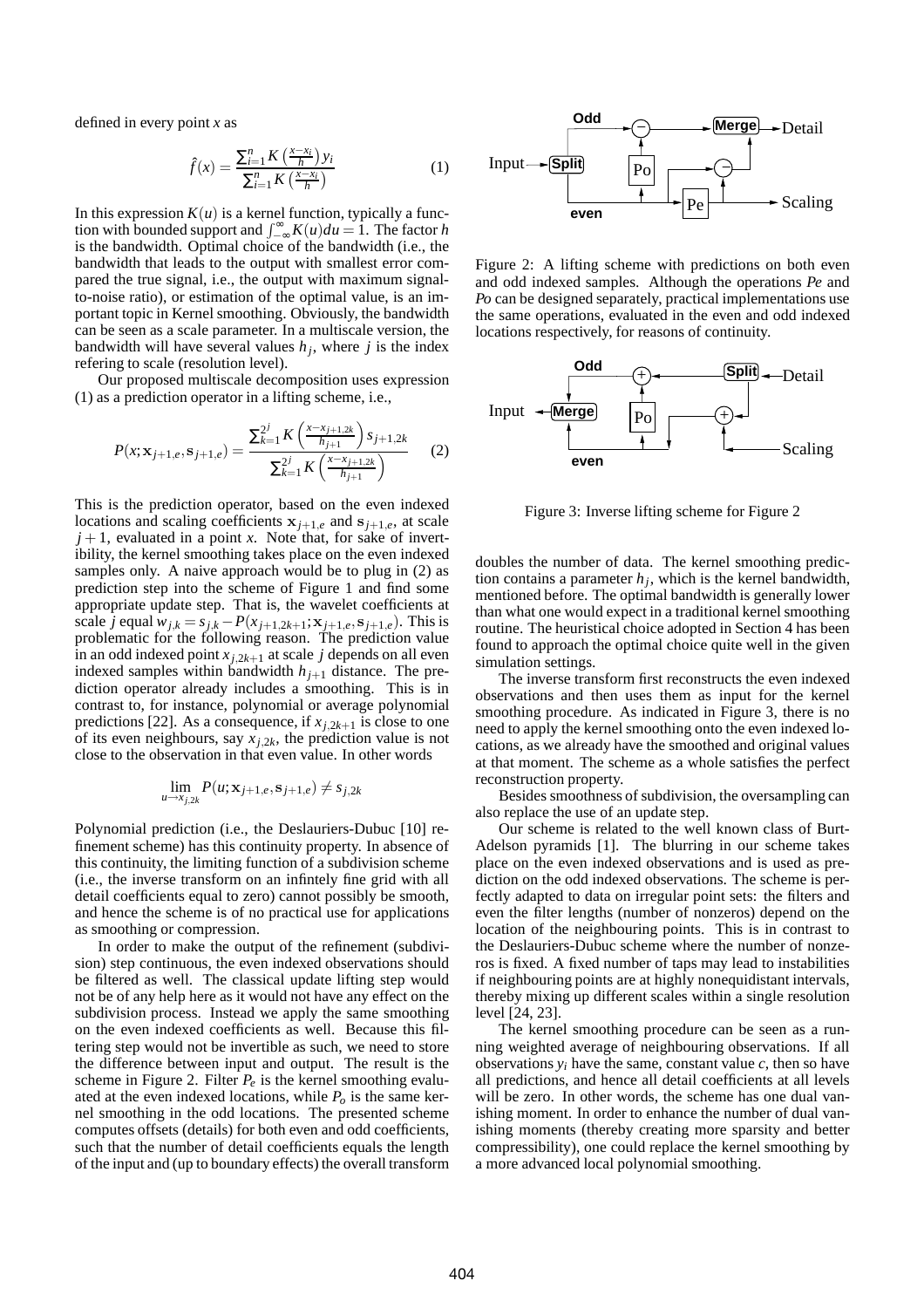Finally, we also note that since kernel methods are useful in settings beyond the classical additive normal noise case, our decomposition is expected to be promising in — for instance — multiplicative (Poisson) noise reduction.

## **3. ADAPTIVE LIFTING**

Adaptive lifting for denoising [16, 14] is less restricted by side conditions than adaptive lifting schemes for application in data compression. Indeed, no special attention needs to be paid to the compressibility of the adaptivity information itself. This side information can be stored and used upon reconstruction. Just as in [16, 14], we propose an adaptive scheme that choses among several prediction schemes, based on the abolute values of the resulting coefficients. That is, let

$$
P^{(i)}(x; \mathbf{x}_{j+1,e}, \mathbf{s}_{j+1,e}) = \frac{\sum_{k=1}^{2^j} K_i \left( \frac{x - x_{j+1,2k}}{h_{j+1}} \right) s_{j+1,2k}}{\sum_{k=1}^{2^j} K_i \left( \frac{x - x_{j+1,2k}}{h_{j+1}} \right)}
$$

with different values of *i* be a collection of prediction schemes, and define the resulting candidate wavelet coefficients as

$$
w_{j,k}^{(i)} = s_{j+1,2k+1} - P^{(i)}(x_{j+1,2k+1}).
$$

Then we could pick the final coefficient as

$$
w_{j,k} = w_{j,k}^{(i^*)}
$$
 where  $i^* = \arg\min_i |w_{j,k}^{(i)}|$ . (3)

Inspired by an edge adaptive method in (one-scale) kernel smoothing [11], we choose among three kernels *K<sup>i</sup>* . First, let  $K_0$  be the kernel used in Equation (2). Then, we define  $K_R(x)$  as the right-truncated version of  $K_0(x)$  and  $K_L(x)$ the left-truncated version. That is,  $K_L(x) = K_0(x) \cdot I(x \ge 0)$ where  $I(x \ge 0)$  is the Heaviside step function (or indicator function or characteristic function on the positive axis). We let *i* ∈ {0,*L*,*R*}.

The selection of the final coefficient is a bit different from (3), as proposed in [16, 14]. Indeed, suppose that all three candidates would yield a noise-free value of zero (or close to zero). Such a situation is far from unlikely, as smooth intervals in classical wavelet analysis lead to negliglible coefficients. The eventual selection in (3) would then heavily depend on the noise. As illustrated in the simulation section, our experiments seem to indicate that this results in small wiggly effects in the reconstruction and especially in a tendency towards the detection of false jumps in otherwise smooth but non-constant functions. In order to reduce these random effects, the truncated kernels are only taken into account if they deliver a coefficient which is (say) 3 times smaller in magnitude than the full kernel's coefficient, that means if the full kernel's coefficient is *significantly* higher (and hence less favourable) than one of the truncated alternatives.

### **4. ILLUSTRATIONS, SIMULATIONS AND DISCUSSION**

We illustrate our methods with the piecewise smooth "skyline" signal, depicted in Figure 4 and defined for  $x \in [0,1]$ 



Figure 4: The "skyline" testfunction. This signal combines jumps, constant and linear intervals.



Figure 5: 2049 noisy observations of the signal in Figure 4. The locations of these observations are drawn from a uniform distribution on [0, 1].

as

$$
f(x) = \begin{cases} 2 & \text{if } x \le 1/16 \\ 5 & \text{if } 1/16 < x \le 5/64 \\ 1 & \text{if } 5/64 < x \le 5/32 \\ 0 & \text{if } 5/32 < x \le 21/128 \\ 3 & \text{if } 21/128 < x \le 1/4 \\ 7 & \text{if } 1/4 < x \le 17/64 \\ 0 & \text{if } 17/64 < x \le 25/64 \\ \frac{64}{5}x - 5 & \text{if } 25/64 < x \le 15/32 \\ 1 & \text{if } 15/32 < x \le 1/2 \\ 3 & \text{if } 1/2 < x \le 75/128 \\ 2 & \text{if } 75/128 < x \le 85/128 \\ \frac{20}{3} - \frac{128}{15}x & \text{if } 85/128 < x \le 25/32 \\ 0 & \text{if } 25/32 < x \le 1615/2048 \\ 10 & \text{if } 1615/2048 < x \le 51/64 \\ 16x - \frac{51}{4} & \text{if } 51/64 < x \le 55/64 \\ \end{cases}
$$

The simulation is set up as follows. We first generate and order  $n = 2049$  data points  $x_i$  from a uniform distribution on [0,1]. Then we generate noisy observations  $Y_i = f(x_i) +$  $\eta_i$ , where  $\eta_i \sim N(0, \sigma^2)$  and  $\sigma = 1/3$ . The observations are shown in Figure 5.

We apply an adaptive multiscale kernel smoothing procedure with cosine kernels, i.e.,  $K(x) = I(|x| < 1) \cdot \cos(\pi x/2)$ and bandwidths  $h_J = 3(x_n - x_1)/n$  (such that on average the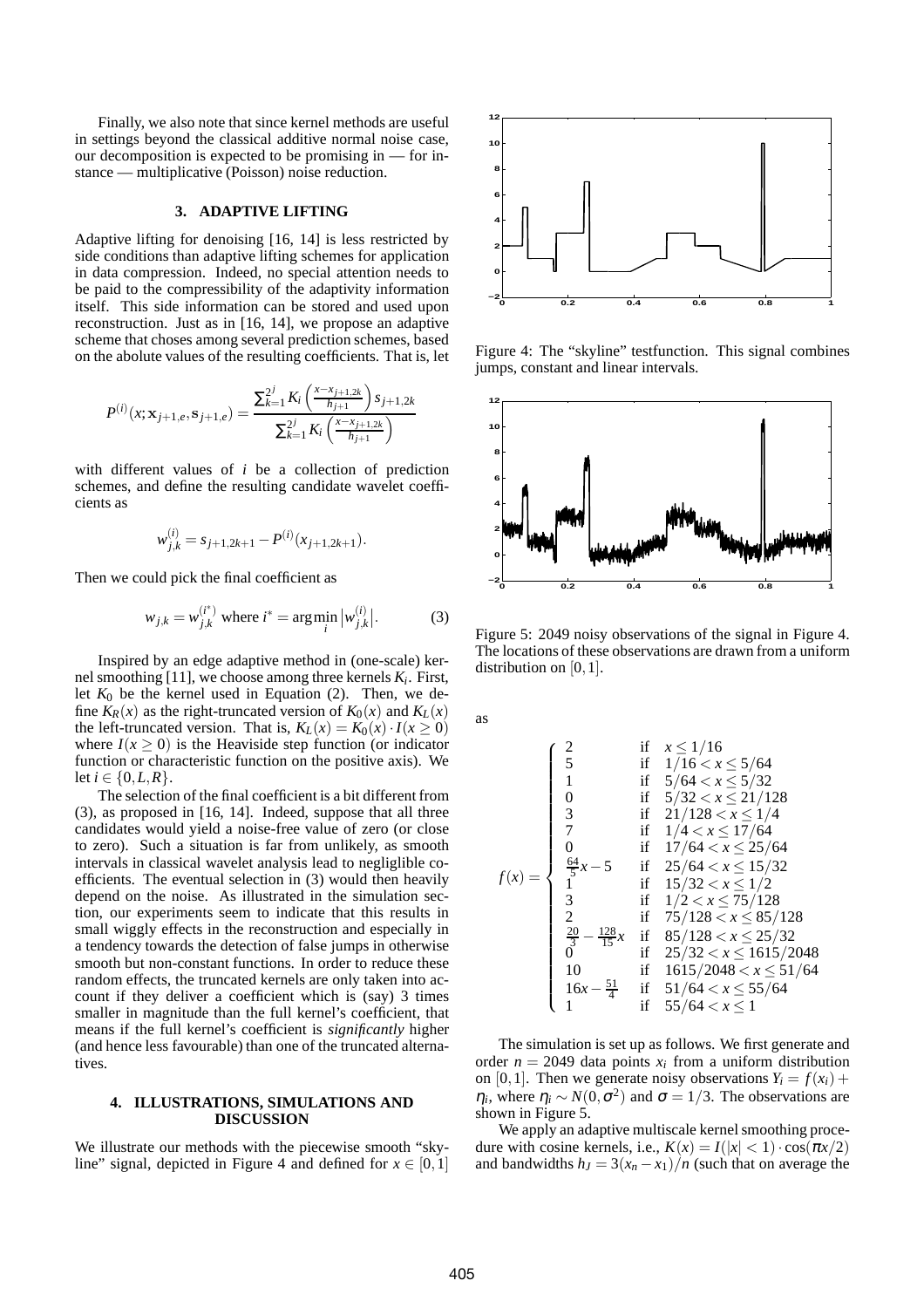

Figure 6: Output from classical lifting with a cubic interpolating polynomial as prediction step. The result is heavily biased due to numerical instability, specific for non-equidistant grids.



Figure 7: Output from lifting on a grid adaptive coarsening (splitting) routine. The grid adaptive coarsening eliminates most numerical problems.

fine scale kernels contain three data points: left, central, right) and  $h_i = 2h_{i+1}$ . Well founded choices for these parameters are of course subject of further research.

In order to evaluate our method, we compare it with related lifting schemes on for irregular point sets. As a lifting scheme we use a cubic interpolating polynomial as prediction step followed by a two taps update, designed such that the primal wavelet basis has two vanishing moments [22]. The output of a level-dependent minimum mean squared error threshold appears in Figure 6. The figure shows an unacceptable bias due to bad numerical condition of classical lifting. The numerical problems are specific for inhomogeneous grids and have been reported in [24, 23]. It should be emphasized that these problems occur even if the grid is relatively homogeneous as in this case: points were generated uniformly on the interval.

Figure 7 shows the output of the same lifting scheme applied on a grid adaptive coarsening procedure, as elaborated in [24], again with a level-dependent minimum mean squared error threshold approach. The numerical problems have been solved, but the reconstruction shows lots of prominent effects from false positives, i.e., coefficients that falsely survived the threshold.

Next three figures illustrate the methods presented in this text. First, Figure 8 plots the reconstruction from a plain mul-



Figure 8: Output from a multiscale kernel transform. No numerical problems here, even with a simple even-odd splitting.



Figure 9: Output from an adaptive multiscale kernel transform. Each coefficient results from selection among a two sided kernel prediction and two one sided kernel predictions. Reconstructions of singularities are sharp, but the method sometimes detects jumps that are in fact gradual transitions (slopes).

tiscale kernel transform followed by a level-dependent minimum mean squared error threshold. Although the coarsening proceeds by even-odd splitting, no numerical problems occur, thanks to the fact that the prediction with kernels yields prediction coefficients that are always bounded between 0 and 1.

Figure 9 contains the output from the adaptive multiscale kernel transform with one full and two truncated kernels and decision rule (3). Jumps are much sharper in this reconstruction. The method has a tendency, however, to reconstruct the linear sections as a sequence of jumps as well. A better compromise is probably Figure 10, where a truncated kernel is used as prediction only if it delivers a *signicantly* smaller coefficient than the two-sided kernel.

### **5. CONCLUSIONS, ONGOING AND FUTURE RESEARCH**

We have introduced a multiscale version of kernel smoothing, using a lifting scheme construction. We have defined forward and inverse transforms and proposed an adaptive version of the scheme, driven by a statistical hypothesis testing procedure. Issues under current investigation include a proper choice of the bandwidth at each scale. We also in-